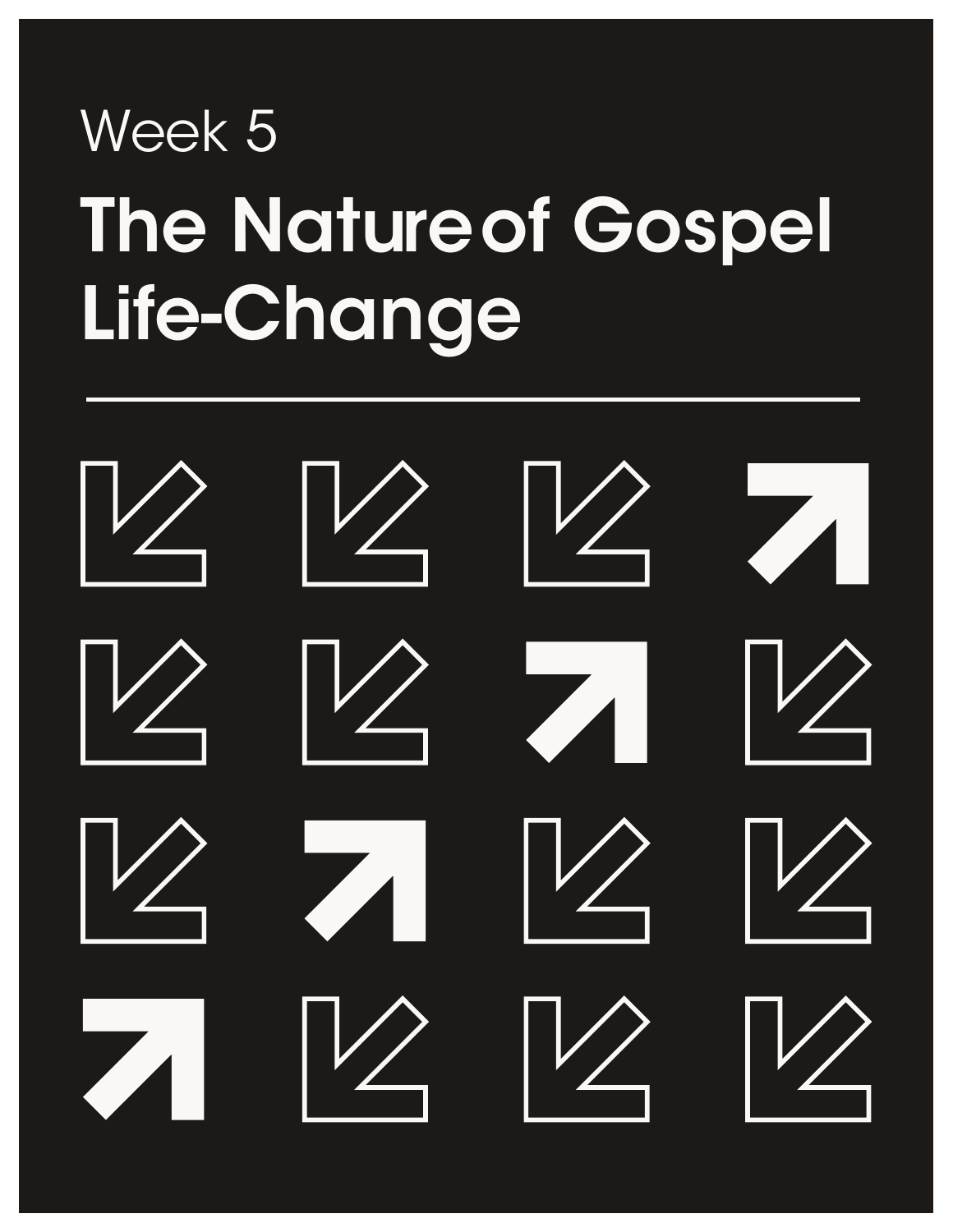# **The Nature of Gospel Life-Change**

# **Day One:**  Changing Our Functional Trust

Go to the Living FDFD website, Week Five, to listen to the audio resources for this day.

# **MESSAGE OUTLINE:**

**Question:** How does one change their life?

**Ancient Answer:** Through willpower. Try hard, discipline yourself, and put accountability and punishments in place in case of failure.

**Modern Answer:** Get real with your desires. Allow yourself to go wherever your emotions lead you. In other words, you just have to want it (life-change) enough. Like the motivational speaker said, "You can achieve anything you set your mind on. You just have to want it strong enough."

**The Gospel Answer** (as illustrated by Jesus' conversation with the woman at the well):

1. See yourself as someone who has dignity and who God considers a person worth investing in.

2. Receive the life-changing power of God (living water) as a gift. It isn't just for moral people who qualify for it–it is for all people. Note: Who is the one who can fail to receive the life-changing living water of God as a gift? Only those who insist on earning it like a wage.

**Living FDFD**

Week**5**

- 3. The power of the Gospel is the living water of Jesus(the power to change). The Gospel gives us the ability to see Jesus for who He really is. When we do that, we start to value the pardon and presence of God appropriately. This is what Gospel change is all about.
- 4. This change takes a long time–it is a process–more organic growth than mechanical. Once we are connected to the life, giving source of the Vine (Jesus), we can begin to grow into His image bearer. This is the kind of transformation that honors God and fulfills our original purpose as human beings.
- 5. This kind of change is deeply soul– satisfying. It moves us from a sense of "have to" to a sense of "want to." In other words, God changes our affections when we value Him above all other allegiances. When we value deeply that which corresponds with what God values, we are well on our way to deep, lasting, soul, satisfying Gospel life-change.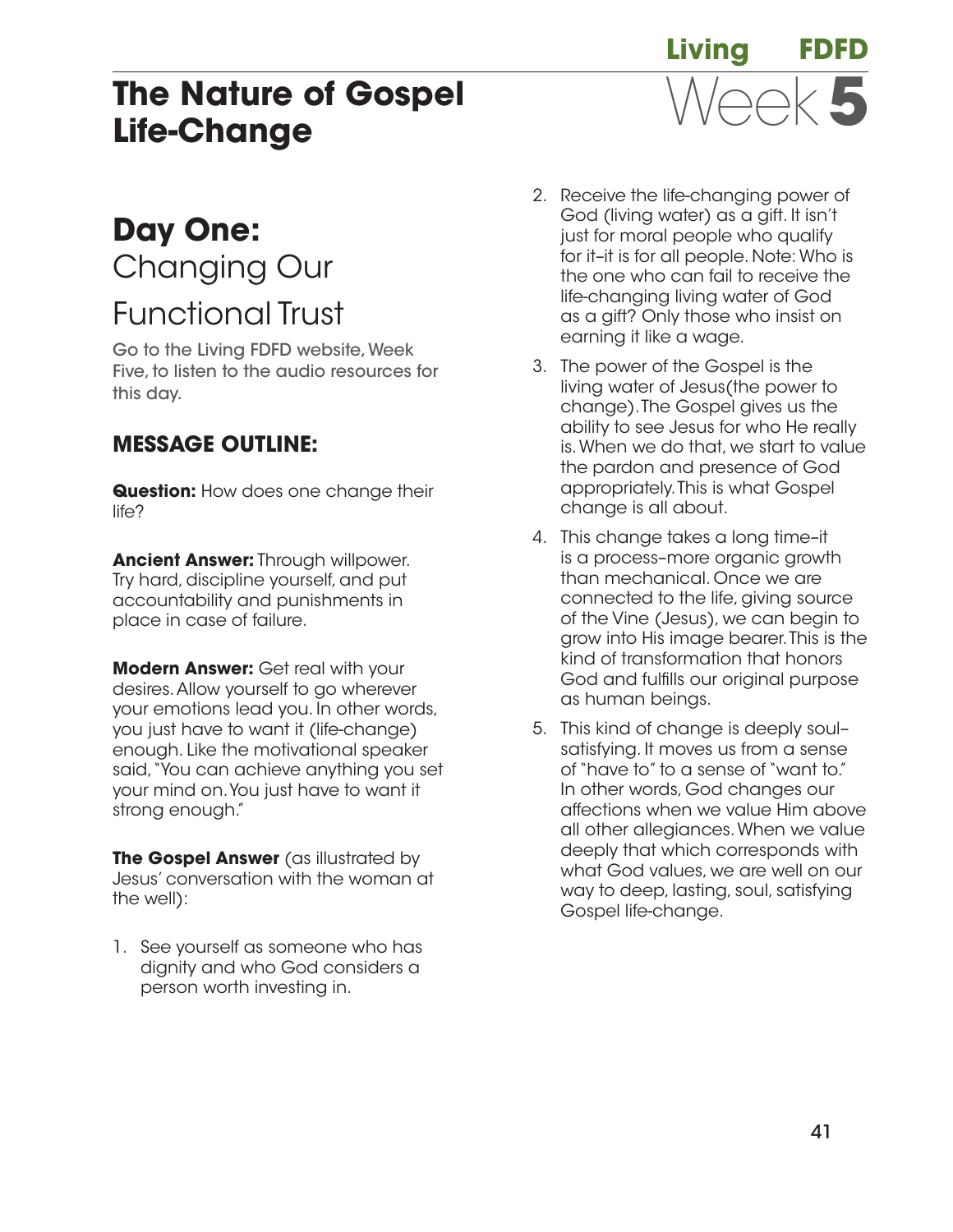#### **Notes:**

#### **SCRIPTURE :**

**John 4:1-26 NIV** |*Now Jesus learned that the Pharisees had heard that he was gaining and baptizing more disciples than John—although in fact it was not Jesus who baptized, but his disciples. So he left Judea and went back once more to Galilee. Now he had to go through Samaria. So he came to a town in Samaria called Sychar, near the plot of ground Jacob had given to his son Joseph. Jacob's well was there, and Jesus, tired as he was from the journey, sat down by the well. It was about noon. When a Samaritan woman came to draw water, Jesus said to her, "Will you give me a drink?" (His disciples had gone into the town to buy food.) The Samaritan woman said to him, "You are a Jew and I am a Samaritan woman. How can you ask me for a drink?" (For Jews do not associate with Samaritans.) Jesus answered her, "If you knew the gift of God and who it is that asks you for a drink, you would have asked him and he would have given you living water." "Sir," the woman said, "you have nothing to draw with and the well is deep. Where can you get this living water? Are you greater than our father Jacob, who gave us the well and drank from it himself, as did also his sons and his livestock?"* 

*Jesus answered, "Everyone who drinks this water will be thirsty again, but whoever drinks the water I give them will never thirst. Indeed, the water I give them will become in them a spring of water welling up to eternal life." The woman said to him, "Sir, give me this water so that I won't get thirsty and have to keep coming here to draw water."*

*He told her, "Go, call your husband and come back.""I have no husband," she replied. Jesus said to her, "You are right when you say you have no husband.*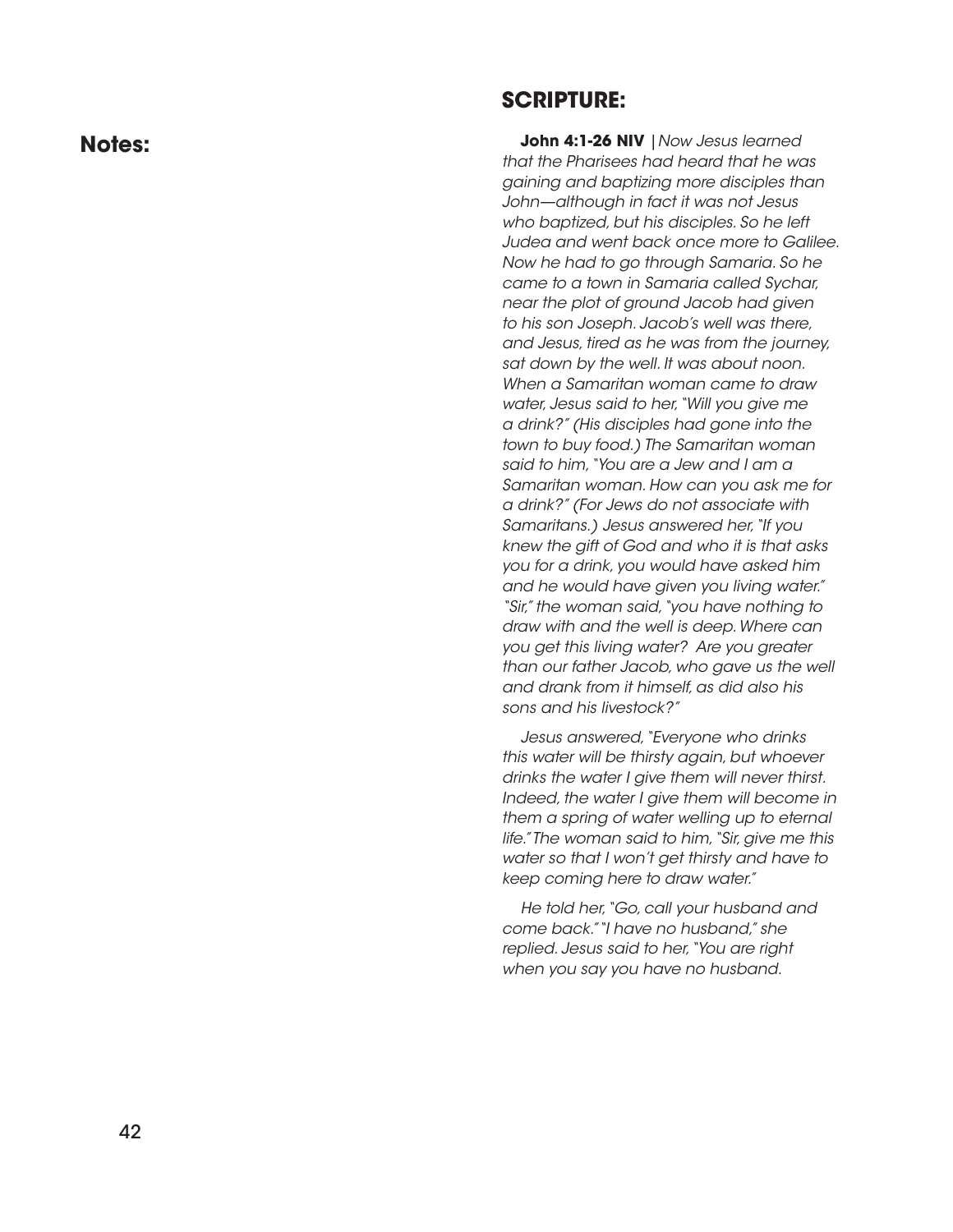*The fact is, you have had* !*ve husbands, and the man you now have is not your husband. What you have just said is quite true." "Sir," the woman said, "I can see that you are a prophet. Our ancestors worshiped on this mountain, but you Jews claim that the place where we must worship is in Jerusalem." "Woman," Jesus replied, "believe me, a time is coming when you will worship the Father neither on this mountain nor in Jerusalem. You Samaritans worship what you do not know; we worship what we do know, for salvation is from the Jews. Yet a time is coming and has now come when the true worshipers will worship the Father in the Spirit and in truth, for they are the kind of worshipers the Father seeks. God is spirit, and his worshipers must worship in Spirit and in truth." The woman said, "I know that Messiah" (called Christ) "is coming. When he comes, he will explain everything to us." Then Jesus declared, "I, the one speaking to you—I am he."*

#### **OBSERVATION:**

#### **APPLICATION:**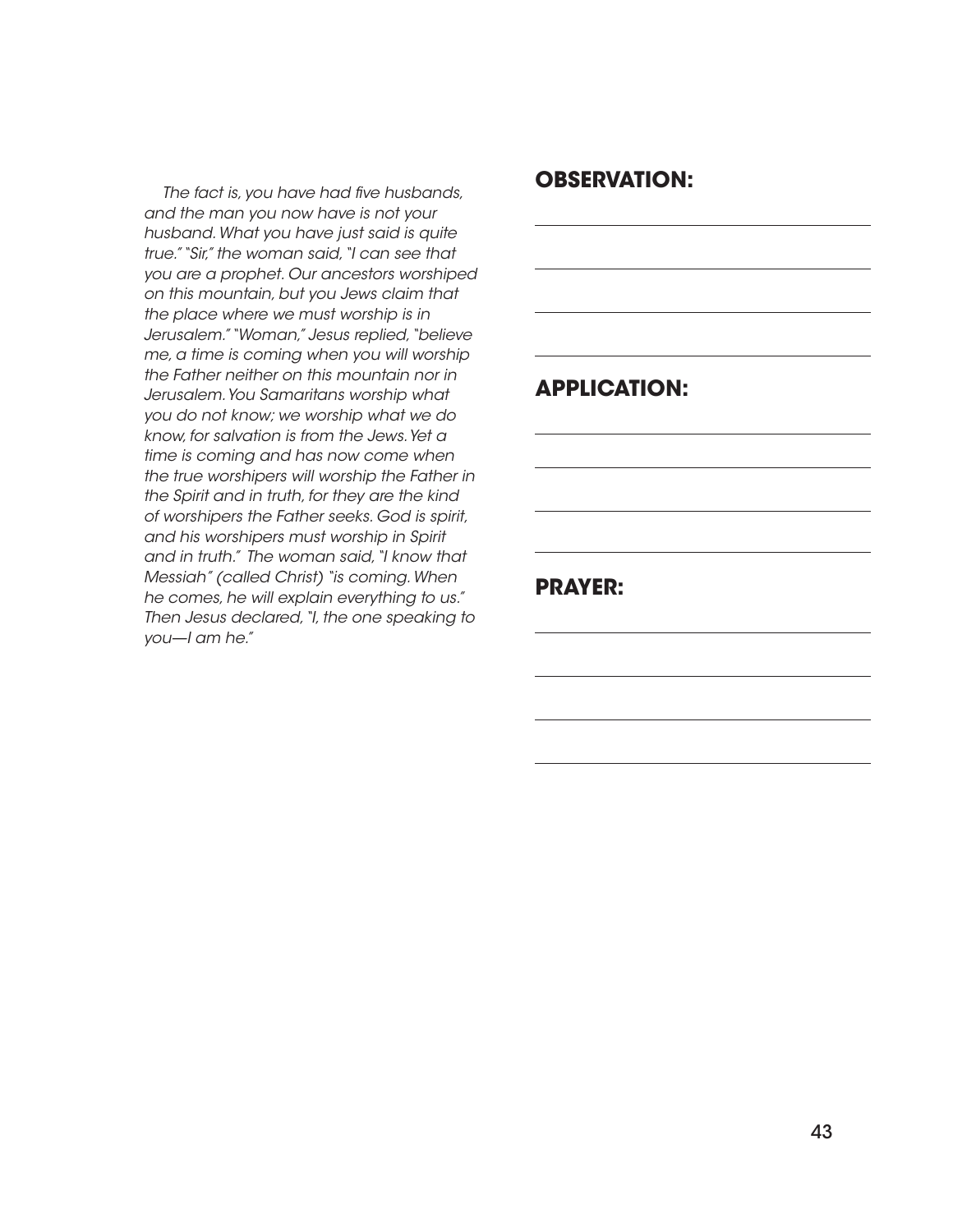# **Day Two:** The Importance of Being Poor in Spirit

There are two kinds of people in this<br>world, lost people and found people.<br>Unfortunately, we have a tendency<br>to think of people as good or bad.<br>Jesus said it clearly: "there is only one that is here are two kinds of people in this world, lost people and found people. Unfortunately, we have a tendency to think of people as good or bad. *good"* (**Matthew. 19:17 NIV**)*–* God Himself!

 So with that in mind, we want to look at what it means to be poor in spirit. This is the understanding that we are sinners in need of a Savior. It means that we admit that instead of reaching out to God for rescue, we have tried to rescue ourselves by seeking what only God can give from things and other people. **Without being "poor in spirit," we will never value God's rescue in Jesus Christ.**

So let's look at what it takes to replace the "rival gods" that we had hoped would cure our fears and insecurities. Being reconciled with the one true holy God is the first amazing step toward a life of healing and hope:– a life where we are no longer dominated by our fears and insecurities.

So far we have seen that the Gospel is BAD NEWS before it is GOOD NEWS. Let's review:

**First, God CREATED everything, and the crown of His creation was the creation of man and woman.** He not only made them in His image, giving them a very important purpose, but He also established a relationship with Adam and Eve that was built on trust.

**Second, because God created Adam and Eve, He had the right to COMMAND them**. His command was that they trust Him; that they trust Him enough to not eat from the forbidden tree. In the Garden, trust in

God was demonstrated by obeying that one command.

**Third**, Eve was lied to by the Serpent and she influenced her husband to eat from the forbidden tree. Once they ate, they experienced something they had never experienced before; they were ashamed. **They moved from a life-giving relationship with God to SPIRITUAL DEATH**. Immediately they experienced the insecurities common to all who rebel against God's leadership in their life.

One of the most difficult things to do as a Christian is to convince oneself and others that we are all sinners in need of a Savior. In other words, very few people want to admit that they have a "sin problem." Most will admit that they have made mistakes, but to be called a "sinner" is just too much for them to handle. Let's face it, to admit that we are in rebellion against God is frightening. And it's frightening because we don't want to be held accountable.

This is THE PROBLEM for so many people. In order to be RESCUED from our SIN and its consequences, we must honestly say, "I did it." "I knew that it was wrong, but I did it anyway." "Will you forgive me?" This is what it means to be POOR IN SPIRIT. It is coming to the place where we finally admit that we bring nothing to God that would compel Him to rescue us or accept us. In His kindness, He responds to our spiritual poverty with forgiveness and redemption.

If Satan was the one convincing Eve that God did not have their best interests at heart, then I am convinced that Satan is continuing to lie in order to keep us from being restored to a trusting relationship with God. The lie that Satan tells today takes two forms:

**Lie #1** To the non-Christian he says, "You are fine. You are a good person. You are, at least, as good as those Christians. You don't need to be rescued."

**Lie #2** To the Christian he says, "You have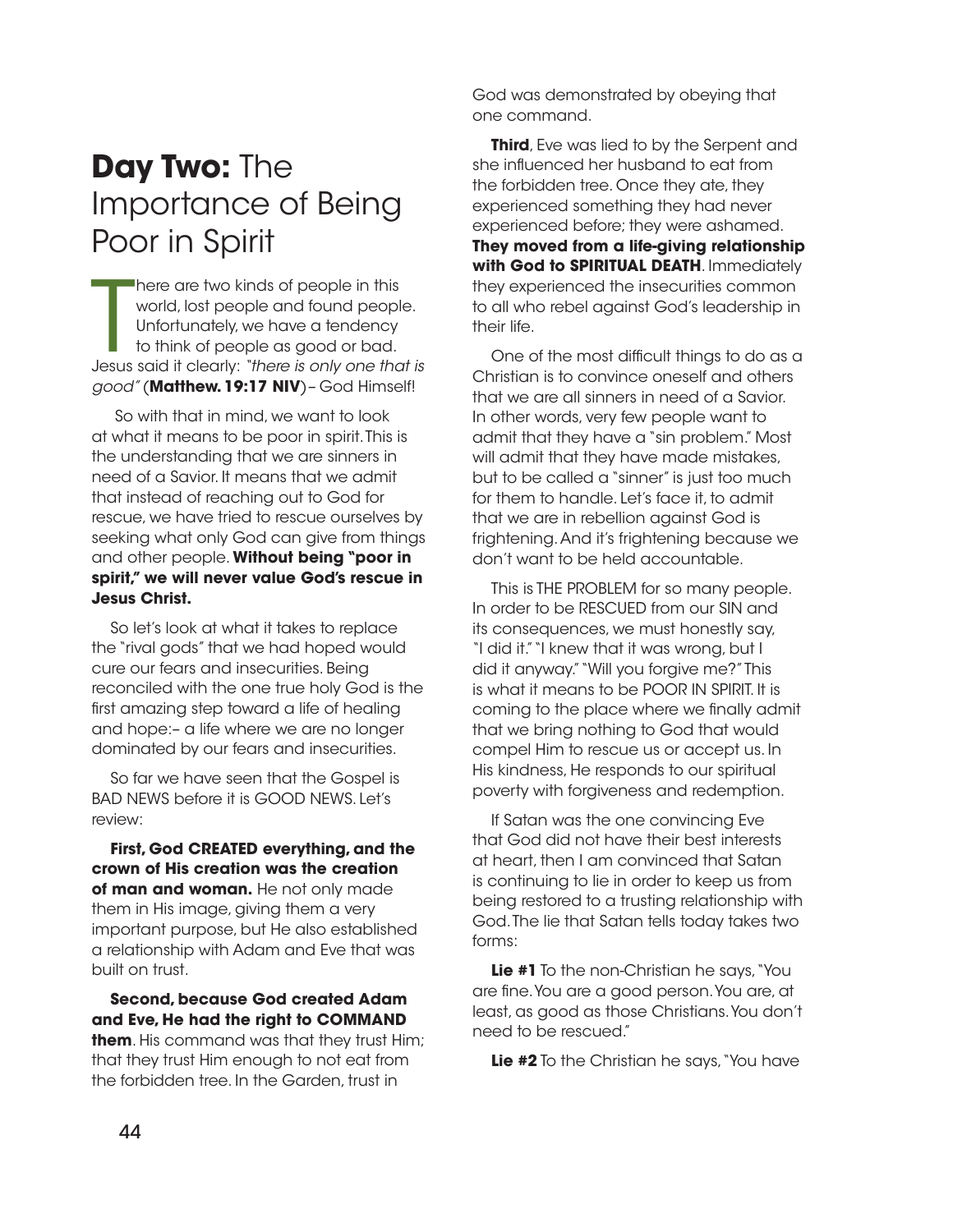really blown it big time. There is no way a righteous God would ever have anything to do with someone like you. Don't bother trying to get back into God's good graces, it won't work after what you have done."

Sometimes we forget that Jesus came to rescue LOST PEOPLE. If a person doesn't think they are lost, naturally they won't reach out for rescue. An illustration of this is the time my wife and I were body surfing off the southern California coast. Without realizing it, we had drifted out from the shore to the point that a life–guard decided that we might be in trouble. When he swam up to us with his red flotation device, we were a bit embarrassed. We didn't want to grab onto the life-saving flotation device since we considered ourselves strong swimmers who didn't need rescue. But he insisted, so we took hold of the device. That reluctance is similar to what most people feel when they are told that they need a Savior, that they need rescue.

So many people never embrace Jesus because they don't consider Him to be the answer (rescue) to what their REAL problem is. True redemption starts with us being POOR IN SPIRIT; that is, understanding that our REAL PROBLEM is SEPARATION

According to Jesus, the only people that cannot be saved are those that won't be honest about their sin and embrace God's kind rescue through Jesus Christ.

FROM GOD resulting in SPIRITUAL DEATH. All this came as a result of our willful sinful rebellion against His authority. According to Jesus, the only people that cannot be saved are those that won't be honest about their sin and embrace God's kind rescue through Jesus Christ.

Being "poor in spirit" means that we are fully devoted and fully delighted followers of Jesus Christ …

1) We humbly and gladly trust God as our AUTHORITY. We invite Him to tell us what to do, what is true, and what leads to a life of flourishing.

2) We humbly and gladly receive our

IDENTITY from Him. We are who He says we are. The most essential thing that can be said about us is that we are IN HIM (Christ).

3) We humbly and gladly DO FOR OTHERS what He has done for us. We take all the love, grace, and kindness that we have received from Him and give it out to others, in His name.

HUMILITY and GLADNESS are the most common characteristics of a follower of Jesus that has moved from a self-centered life to the Christ-centered life which begun by being poor in spirit.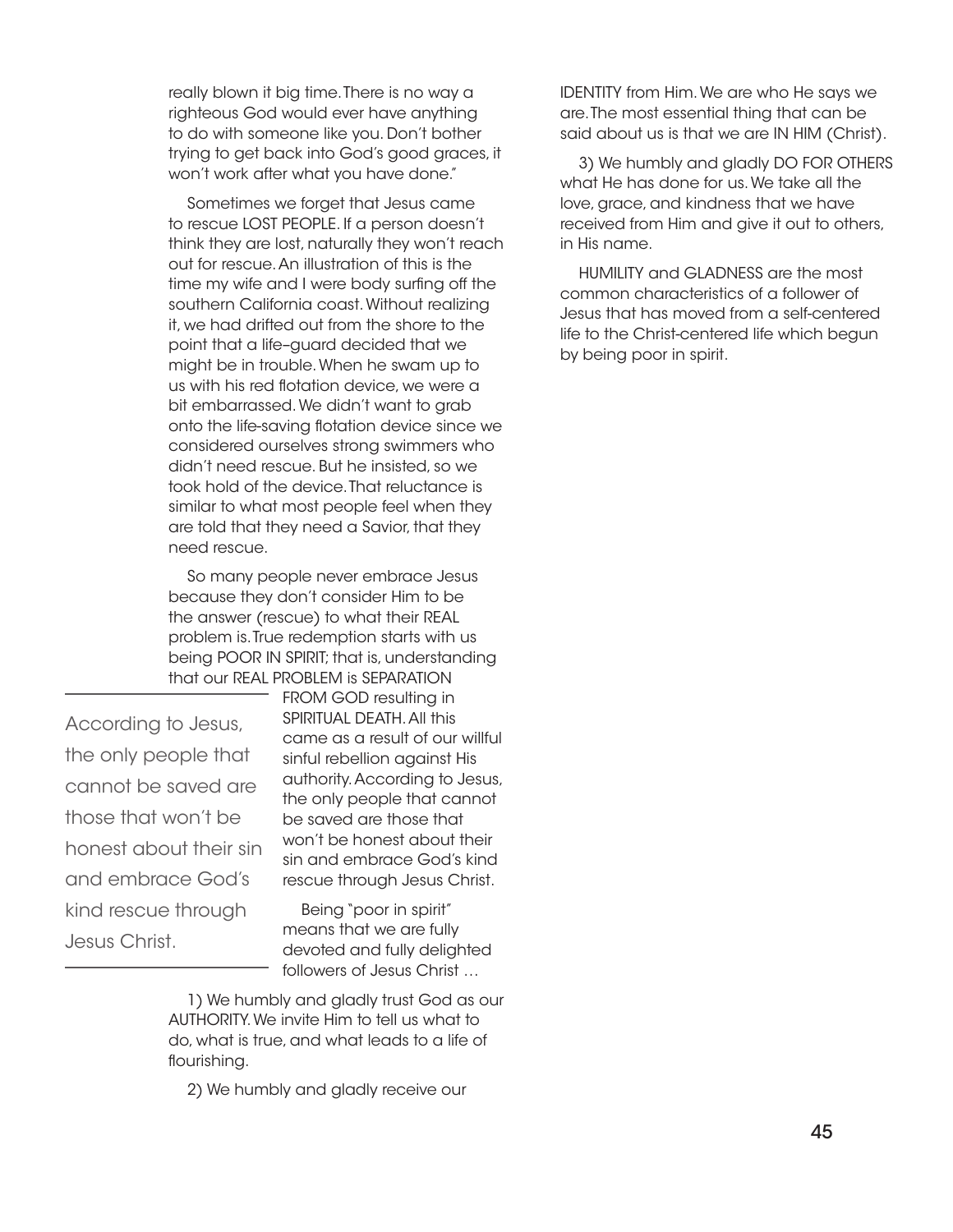## **SCRIPTURE:**

**Mark 2:17 NIV** |*On hearing this, Jesus said to them, "It is not the healthy who need a doctor, but the sick. I have not come to call the righteous, but sinners."*

**Matthew 5:1-3 NIV** | *Now when Jesus saw the crowds, he went up on a mountainside and sat down. His disciples came to him, and he began to teach them. He said: "Blessed are the poor in spirit, for theirs is the kingdom of heaven.*

## **OBSERVATION:**

## **APPLICATION:**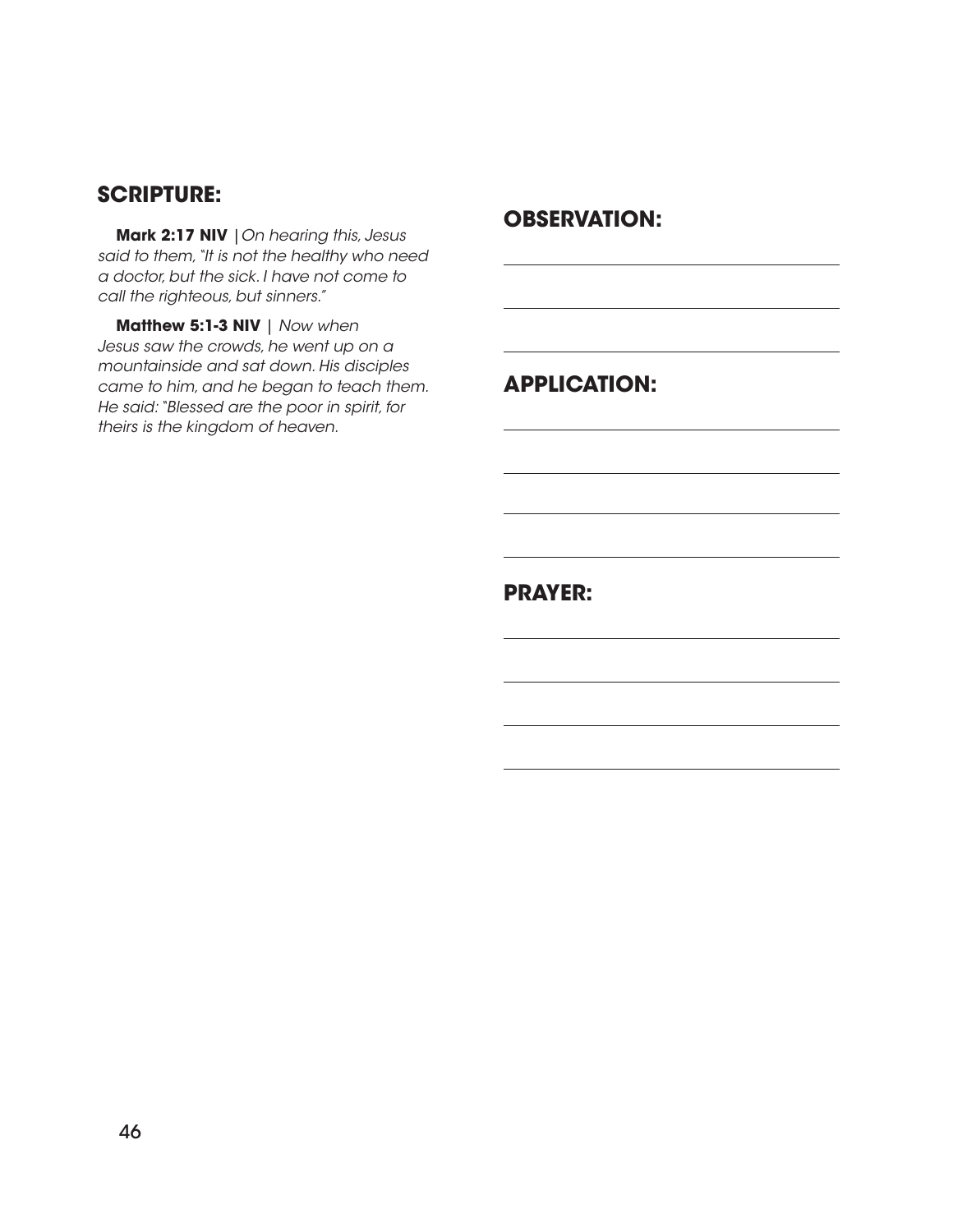# **Day Three:**

# The Irreligious Substitute  $=$  "I'm A Mistaker"

#### **Today's Reading:** The Parable of the Lost Son

**Luke 15:11-24 NIV** | *Jesus continued: "There was a man who had two sons. The younger one said to his father, 'Father, give me my share of the estate.' So he divided his property between them.*

*"Not long after that, the younger son got together all he had, set off for a distant country and there squandered his wealth in wild living. After he had spent everything, there was a severe famine in that whole country, and he began to be in need. So he went and hired himself out to a citizen of that country, who sent him to his* !*elds to feed pigs. He longed to* !*ll his stomach with the pods that the pigs were eating, but no one gave him anything.*

*"When he came to his senses, he said, 'How many of my father's hired servants have food to spare, and here I am starving to death! I will set out and go back to my father and say to him: Father, I have sinned against heaven and against you. I am no longer worthy to be called your son; make me like one of your hired servants.' So he got up and went to his father.*

*"But while he was still a long way off, his father saw him and was* !*lled with compassion for him; he ran to his son, threw his arms around him and kissed him.*

*"The son said to him, 'Father, I have sinned* 

*against heaven and against you. I am no longer worthy to be called your son.'*

*"But the father said to his servants, 'Quick! Bring the best robe and put it on him. Put a ring on his* !*nger and sandals on his feet. Bring the fattened calf and kill it. Let's have a feast and celebrate. For this son of mine was dead and is alive again; he was lost and is found.' So they began to celebrate.*

IN. It's such an abrasive word;<br>we rarely use it anymore in polite<br>company. Sin makes us think of<br>judgment. So it just feels better<br>not to use the word. In America, the word IN. It's such an abrasive word; we rarely use it anymore in polite company. Sin makes us think of judgment. So it just feels better "MISTAKER" seems preferable. The dictionary defines sin as "a transgression of divine law." Sin is a willful or deliberate violation of some religious or moral principles In other words, we did "it" on purpose. No wonder we don't like this word. We would rather say, "I didn't sin. I just made a mistake." The dictionary defines mistake as "an error in action, calculation, opinion, or judgment caused

by poor reasoning." This feels like such a better word because it's softer. When we're caught in a mistake, we can easily say, "Aw, my bad," because there's no moral responsibility involved.

Recognizing our sin paves the way to restoration and redemption

But there's a big difference between the words "SINNERS" and "MISTAKERS." Let's compare and contrast the two attitudes that accompany these words ...

- If everything we do wrong is a mistake, then that makes us "mistakers"—which means we don't have "sin" in our lives.
- If we don't have sin in our lives, we are not sinners. And if we're not sinners, we don't have any need for a Savior.
- If we're just "mistakers," then all we have to do is–do better. But on the other hand, if we're sinners, then trying harder isn't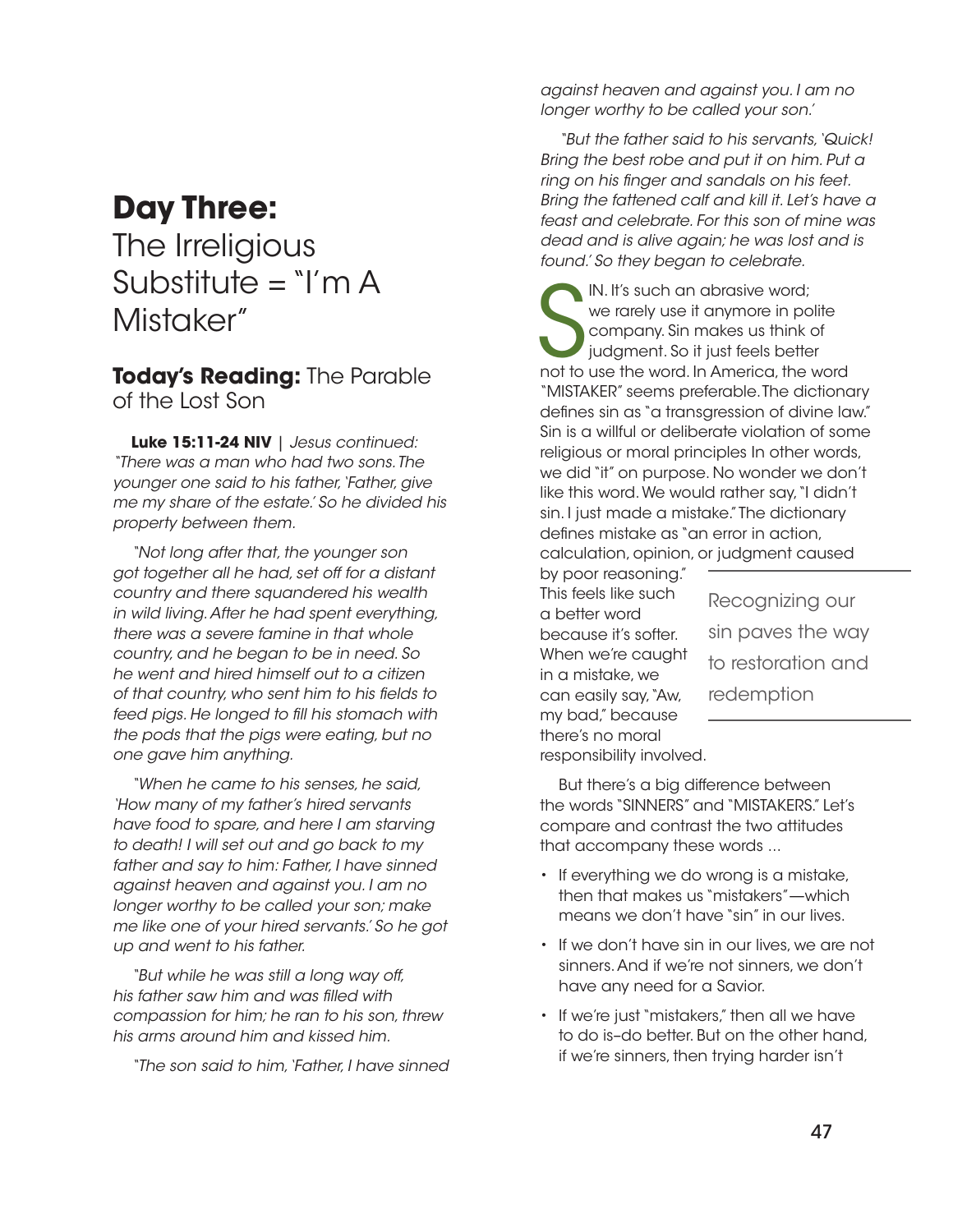going to get it done; we would all have to REPENT.

Here is the problem…

- We know that what we often do is intentional—that it wasn't a mistake.
- The guilt we feel is not appropriate if what we did was a mistake; but guilt is appropriate for sin. If there was no sin, then we are not sinners, and there's no need for a Savior.

The people who wanted to justify their sin (mistaker) did not like Jesus because He made them feel so bad, while the people who knew they were sinners loved Him. Why? Because they had taken an honest look in the mirror. In **Matthew 5:17 NIV** *"Do not think that I have come to abolish the Law or the Prophets; I have not come to abolish them but to ful*!*ll them."* Jesus insists he did not come to dumb anything down or lower the bar of the Law. Instead, He came to fulfill all that was taught in the Old Testament. This was the way Christ would become OUR RIGHTEOUSNESS. He lived the life that we should have lived. We now spend eternity with God based on His moral record, not our own.

In **Matthew 5:19 NIV** (*"Therefore anyone who sets aside one of the least of these commands and teaches others accordingly will be called least in the kingdom of heaven, but whoever practices and teaches these commands will be called great in the kingdom of heaven.")* we see Jesus raising the standard by explaining that our heart attitude is just as bad as our actions.

- Jesus equates murdering someone with just thinking about murdering them.
- Jesus calls every man who's ever looked on a woman lustfully an adulterer.

If we understand the instruction of Jesus listed above as a moral checklist that if done perfectly would qualify us for heaven, then none of us are going to be there! Jesus wanted all of us to know that obedience to the Law would never save us—He would

save us. He preached the Sermon on the Mount in order to convince "good people" (Pharisees, etc.) that they were sinners in need of a Savior. When we embrace this reality, it is really GOOD NEWS. The GOSPEL is this: God, in the person of Jesus, lived the life we couldn't live and died the death we should have died. In other words, He took our place. He took the proverbial bullet for us.

**Message One:** We're sinners, and we're in trouble.

**Message Two:** God loves sinners and sent a Savior to rescue us from that trouble.

It is worthy to note that the prodigal son doesn't say, *"I made a few mistakes; I'm young and stupid; I hope you can overlook the stuff I did."* Instead, he says, *"Father, I have sinned against heaven and against you"* (v. 21). The Father, in great grace, embraces him and celebrates his return immediately. The moral of the story: the sooner you and I embrace our sinfulness, the sooner you and I are candidates for God's grace. Jesus came to bridge the gap created by our sin—not our unintentional mistakes but our sin. Recognizing our sin paves the way to restoration and redemption. Jesus isn't put off by your sin. He's ready to forgive your sin and restore God's relationship with you.

## **SCRIPTURE:**

**Romans 3:23 NIV** | *...for all have sinned and fall short of the glory of God.*

**Romans 6:23 NIV** | *For the wages of sin is death, but the gift of God is eternal life in Christ Jesus our Lord*.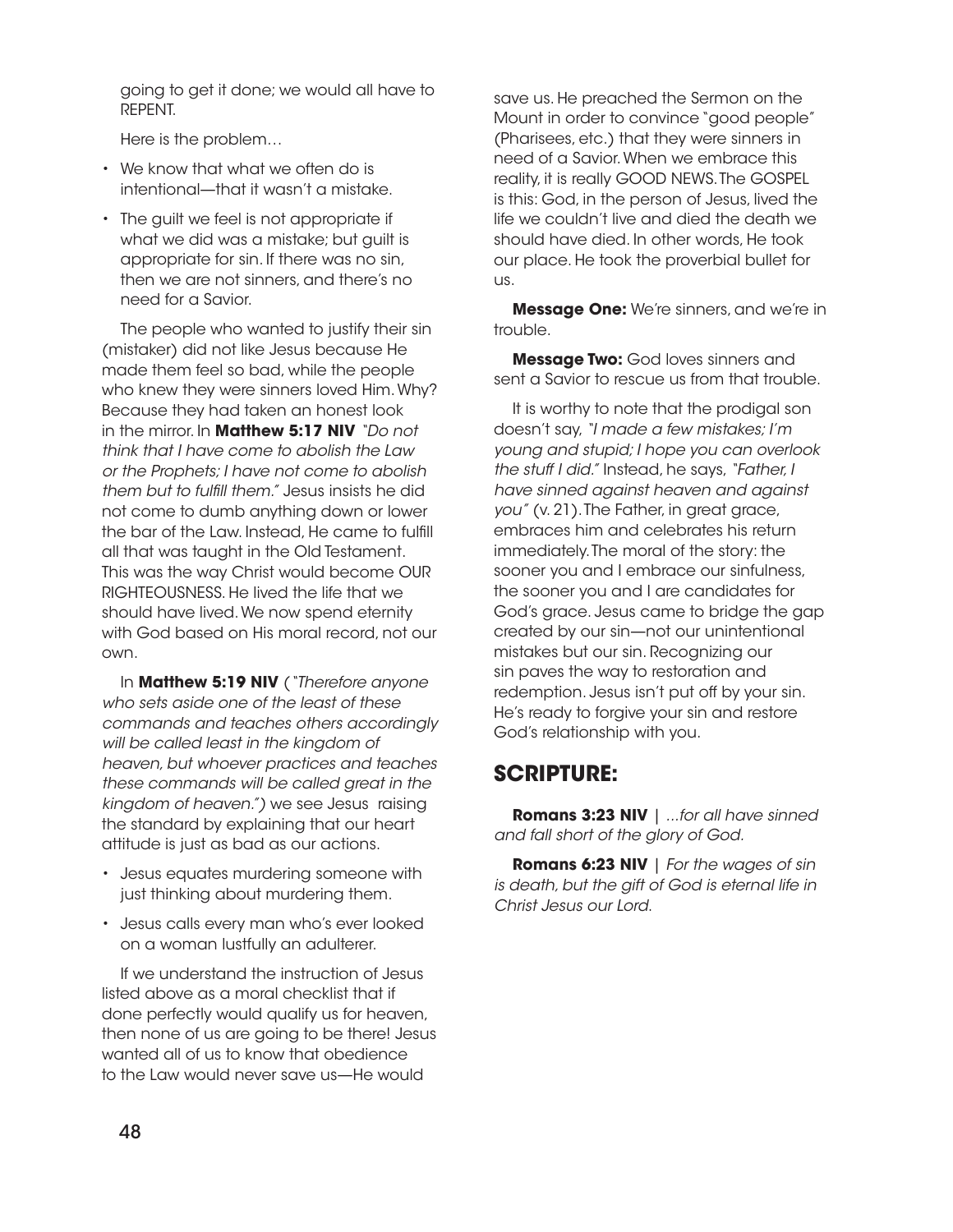# **OBSERVATION:**

 $\overline{\phantom{a}}$ 

 $\overline{\phantom{0}}$ 

 $\overline{\phantom{a}}$ 

 $\overline{\phantom{a}}$ 

 $\overline{\phantom{0}}$ 

**APPLICATION:**

<u> 1989 - Johann Barn, amerikansk politiker (d. 1989)</u>

<u> 1989 - Johann Barn, amerikansk politiker (</u>

the control of the control of the control of the control of the control of the control of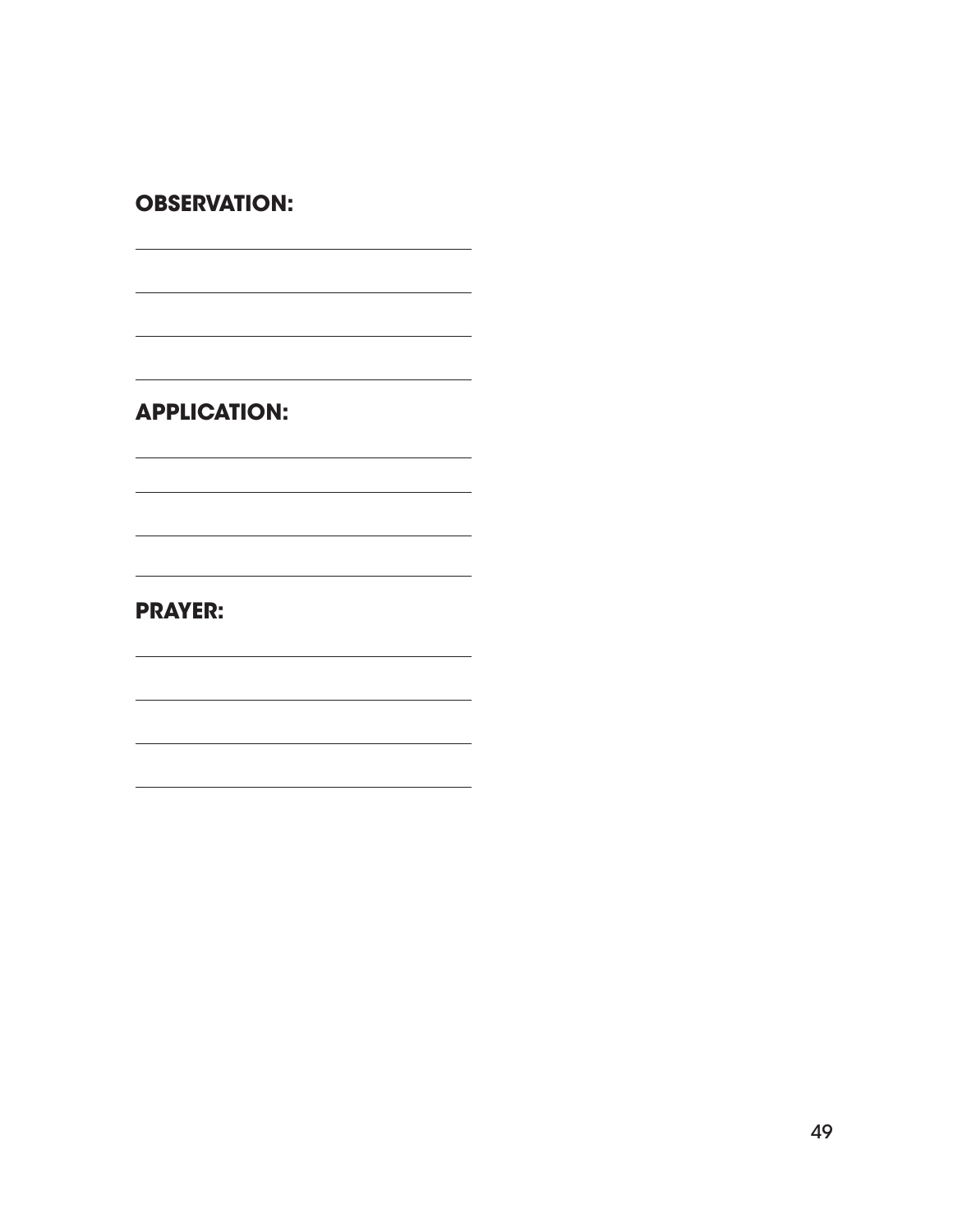# **Day Four:** The Religious Substitute = "I'm Owed"

# **Today's Reading:**

**Luke 15:25-32 NIV** *| Meanwhile, the older son was in the* !*eld. When he came* 

**NOTE** | I invite you to go to the Appendix for a discussion of The Old Covenant vs. The New Covenant. Many Christians do not understand that BLESSING was promised to Israel for faithfulness for a limited amount of time and for a very specific reason. Nor do they understand that the Mosaic Covenant was repealed and replaced by the New Covenant. When Jesus held up the Cup of the New Covenant at the Last Supper, He was proclaiming that there was now a new arrangement with the people of God.

*near the house, he heard music and dancing. So he called one of the servants and asked him what was going on. 'Your brother has come,' he replied, 'and your father has killed the fattened calf because he has him back safe and sound.'*

*"The older brother became angry and refused to go in. So his father went out and pleaded with him. But he answered his father, 'Look! All these years I've been slaving for you and never disobeyed your orders. Yet you never gave me even a young goat so I* 

*could celebrate with my friends. But when this son of yours who has squandered your property with prostitutes comes home, you kill the fattened calf for him!'*

*"'My son,' the father said, 'you are always with me, and everything I have is yours. But we had to celebrate and be glad, because this brother of yours was dead and is alive again; he was lost and is found.'"*

Sterday, you read the story Jesus<br>told about the lost son who came<br>to his senses and asked his father<br>for forgiveness. That son understood<br>his "lostness" quite well. But, there is another esterday, you read the story Jesus told about the lost son who came to his senses and asked his father for forgiveness. That son understood son, the older brother. His story has just as much to say to us. In fact, to the original listeners of this story, the religious leaders and Pharisees, Jesus' point was personal to them; they were just as lost as the younger brother. Jesus recognized that it was easy for the younger brother to understand his "lostness", but not so for the RELIGIOUS LOST–people like the Pharisees.

Some characteristics of an "Older Brother" or "The Religious Lost" are:

1) They think God will save them because of their moral goodness. The older brother thought that his father owed him because of his obedience. He wasn't like his younger brother who openly rebelled.

2) They look down on the "losers" who can't control their impulses and make a wreck of their lives. The older brother looked down on his younger brother because he felt MORALLY SUPERIOR to him. He was proud of his own righteous behavior.

3) Their goal is not to honor God with their life but to get from God what they feel He owes them (their inheritance). They obey in an attempt to obligate God. The older brother didn't really love the father; HE LOVED THE FATHER'S MONEY Therefore. he was just as lost as his younger brother. He was angry at his father for killing the fatted calf and throwing a barbecue to celebrate his brother's return home. The reason for his anger at his father's kindness and generosity was that it was going to cost him personally. All the money spent on the celebration was now not going to be his. He felt that he had a right to all of the estate;